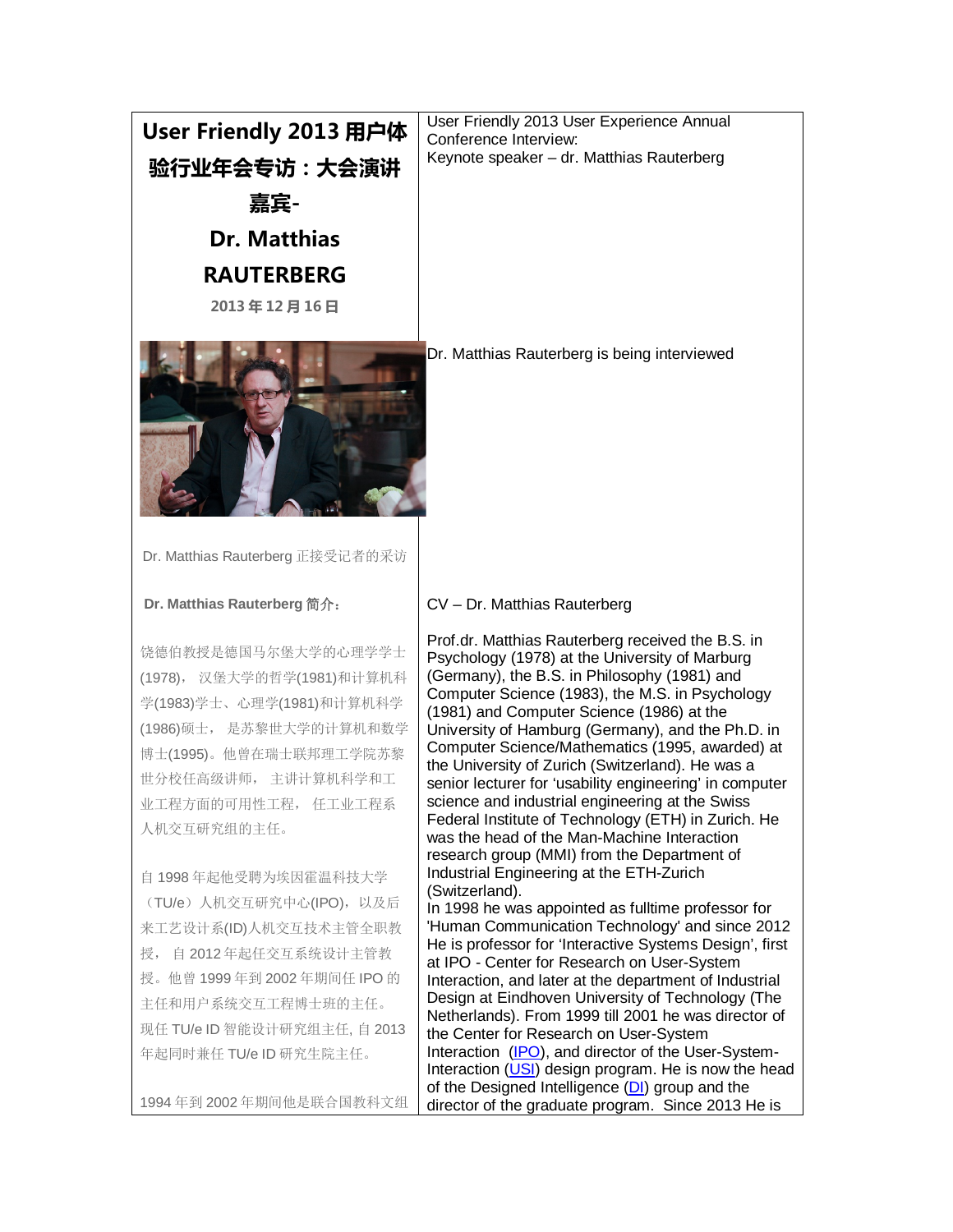织(UNESCO)所属的国际信息处理联合会 (IFIP)人机交互技术委员会(TC13)的瑞士代 表, 1998 年到 2004 年是该委员会人机交 互和教育工作组(IFIP13.1)的主席。2002 年 到 2012 年任 IFIP 娱乐计算技术委员会 (TC14)的副主席和荷兰代表,在 2004 到 2012 期间他同时兼任该委员会娱乐理论工 作组的主席,2012 年被推选为该委员会主 席,任期四年(2012-2015)。他是日本关西 学院大学的访问教授(2004-2007),是江南 大学的客座教授(2011-1013)。

他在 1997 年被选为最杰出的博士生,并因 此被授予久负盛名的 GI-HCI 奖。1998 年他 的 BUILD-IT 系统被授予瑞士科技奖。自 2004 年被提名为荷兰"Cream of Science"200 个顶尖科学家之一,是 TU/e 十个顶尖科学家之一。2007 他获得了由国 际信息处理联合会(IFIP)颁发的银质核心 奖。

他在国际期刊、会议、书籍中发表过 450 多 篇论文,同时也是多个顶尖国际期刊的编辑 或编委成员。他也常担任一些国家和国际科 研资金和机构的评审委员。

## 记者:您今天的演讲很有意思,大家非常感 兴趣,但是你觉得这些观点对于我们现在的 行业情况来讲是不是太先进了点? **Dr. Rauterberg**:有个人在我演讲后也问

我,你的观点好像很有趣,但是我们目前能 做什么呢?我说,能做的不多,你耐心等 吧。作为 UX 从业人员,你必须要积极主 动,预见未来,而不是等待未来到来。现在 还不能做什么不能代表我们不能时刻准备着 做点什么。我今天的演讲主要目的是启发大 家去思考。

记者:你是一直都这么有前瞻性吗?这也是 您之所以有今天的成就的原因吗?在成功的

appointed as director of our Graduate Program Industrial Design.

He was the Swiss representative in the International Federation for Information Processing (IFIP) Technical Committee (TC) 13 on 'Human Computer Interaction' (1994-2002) and the chairman of the IFIP Working Group (WG) 13.1 on 'HCI and Education' (1998-2004). He is the Dutch representative and the vice-chair of the IFIP TC14 on 'Entertainment Computing' (2002-2012). Since 2012 He is elected as chair of **[IFIP TC14](http://www.org.id.tue.nl/IFIP-TC14/index.html)** (term 2013-2015). He was also the chair of the [IFIP WG14.3](http://www.org.id.tue.nl/IFIP-WG14.3/index.html) on 'Entertainment Theory' (2004-2012). He was appointed as visiting professor at [Kwansei Gakuin University](http://www.kwansei.ac.jp/english/index_english.html) (Japan) (2004-2007), and since 2011 I am guest professor at [Jiangnan University](http://www.jiangnan.edu.cn/english/index.html) (China) (2011-2015). He received the prestigious German **GI-HCI** [award](http://fb-mci.gi.de/mensch-computer-interaktion-mci/ehrungen-und-preise.html) for the best Ph.D. in 1997 and the Swiss Technology Award for the BUILD-IT system in 1998. Since 2004 he is a nominated member of the 'Cream of Science' in the Netherlands (the 200 top-level Dutch researchers) and amongst the 10 top-level

TU/e scientists. Since 2007 he is holder of the Silver [Core Award](http://www.ifip.org/index.php?option=com_content&task=view&id=84&Itemid=156) of the International Federation for Information Processing (IFIP). He has over 450 [publications](http://www.idemployee.id.tue.nl/g.w.m.rauterberg/references-all.html) in international

journals, conference proceedings, books, etc. He is also editor and member of the editorial board of several leading international journals. He regularly acts as reviewer and evaluator for several national and international funding bodies.

**Interviewer:** *Your talk today was very interesting for all of us. But do you think your thoughts were too advanced for our industry today?*

**Dr. Rauterberg**: Somebody asked the similar question: your thoughts seem to be very interesting, but what can we do now? I said, there is not much we can do, be patient. Being a UX practitioner, you must be proactive, foresee the future, instead of waiting for the future to come. We cannot do much now does not mean we shall not get prepared. My talk today was trying to inspire everyone to think about it.

**Interviewer:** *Are you always so forward looking? Is this the reason why you are so successful today? Do*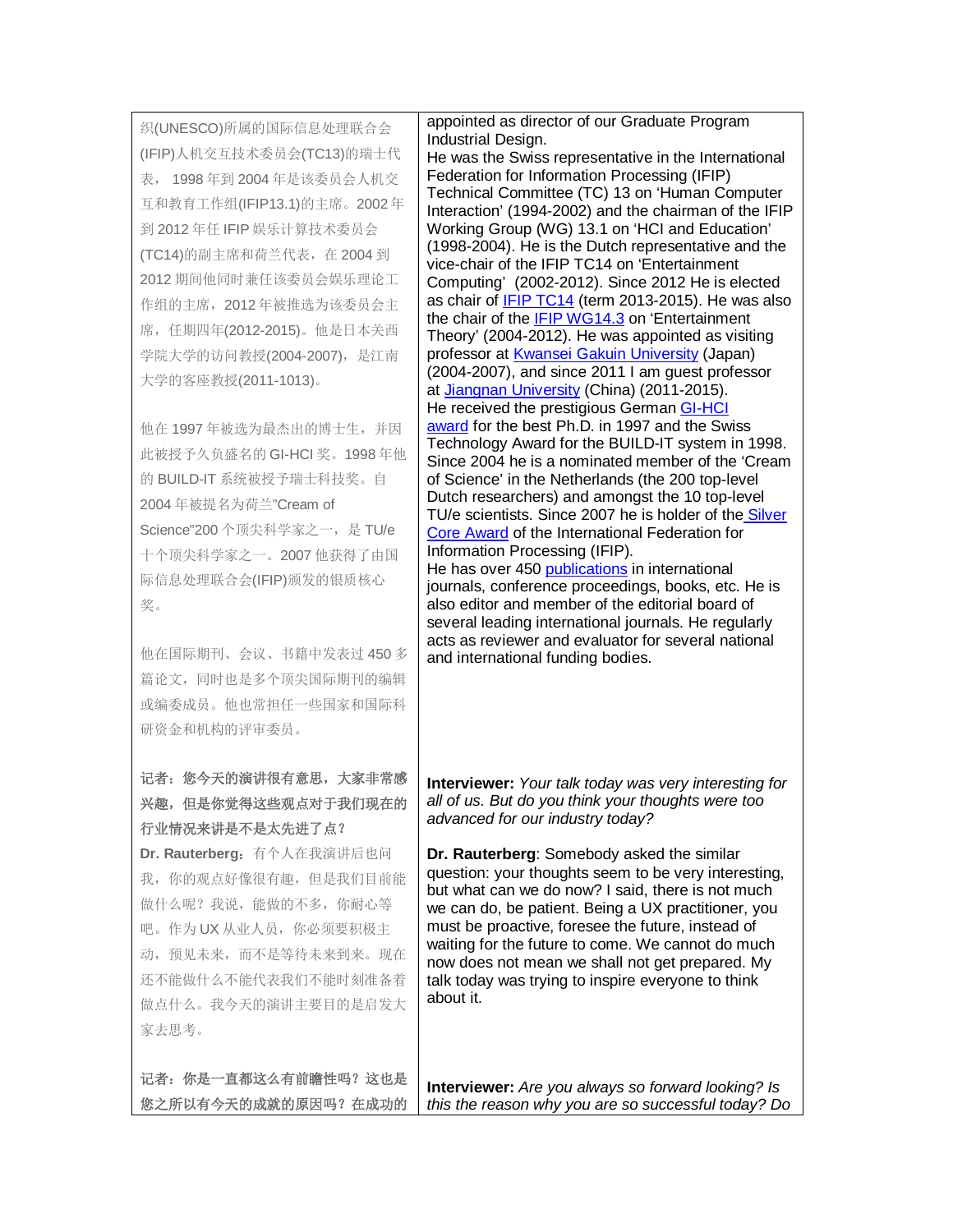## 道路上您有什么诀窍吗?

**Dr. Rauterberg**:我自己从未做过职业规 划。但是我有一点是基本原则,那就是要做 让自己着迷的事情。激情总是让我充满能 力。也因为这种激情,事业总是找到我,我 不用去找事业。当然,如果你刻意去寻找激 情的话总是不能成功,因为激情背后是一个 叫好奇心的东西。如果你有好奇心,它会驱 动你,让你不得不去探索;而如果你不好 奇,你就不愿意去探索世界。在我的生涯 中,我从不牺牲自己的好奇心。好奇心加激 情总是会在你毫无意识的情况下带你走到一 条新鲜的正确的路上。

记者:您在哲学、心理学、计算机科学和数 学上都有硕士或者博士学位,您知识广博在 圈内也是众所周知,您为什么要去读那么多 的学位呢?他们对您的用户体验之路有帮助 吗?

Dr. Rauterberg: 就像我刚才所说的, 我自 己有很强的好奇心,我需要去不停的浇灌我 的好奇心,不然我不能得到满足。我一开始 是学化学的,有一次做实验的时候,怎么都 做不成,我问了一个老师,这个老师给了我 一个解决方法,我去试了,不成功;于是我 又去问了另一个老师,这个老师给的方法我 试了也不成功;最后多方寻求答案无果之 后,终于有一个老师给我说了实话:"这么 多年,我们没有任何一个人做成功过这个实 验"。我的好奇心在这个实验中没有得到满 足,所以后来渐渐的我放弃了化学开始学心 理学。心理学比化学复杂的多,有很多等待 人揭晓的谜底,这让我很兴奋。直到今天, 我会去参加各个学科的峰会,从跨学科的角 度,我看到的东西会有不同。而跨学科我想 以后也会成为用户体验行业的一个趋势,所 以从这个方面来讲,我在各个学科的经历给 我提供了截然不同的视角来看待用户体验。

## *you have any tips towards success?*

**Dr. Rauterberg**: I have never planned my career. But I do have a basic principle, that is, I do what fascinates me. Passion gives me energy. Also because of passion, career always comes to me, and I don't have to look for career. Of course, if you try to look for passion intentionally, you will not find it, because what drives passion, is curiosity. Curiosity drives you to do nothing but to discover. If you were not curious, you would have no motivation to discover the world. In my career, I have never sacrificed my curiosity. Curiosity together with passion will bring you, even without you knowing about it, to the directions that are new and right.

**Interviewer**: *You have bachelor, master and PhD degrees in Philosophy, Psychology, Computer science and Mathematics. You are known in the field for your broad knowledge. Why did you want so many degrees, do these degrees help in your user experience research?*

**Dr. Rauterberg**: As I have just said, I am very curious. I feel that I have to accommodate my curiosity, or I cannot be satisfied. I started with Chemistry. One day during an experiment, it always failed. I asked one of the teachers for a solution, it did not help. Then I asked another, it did not help either. After many tries, one of them told the truth: "after so many years, none of us had succeeded with this experiment". My curiosity was not satisfied by this experiment, with the disappointment, I gave up Chemistry and started Psychology. Psychology is much more complex than Chemistry. There were many questions to be answered, which excited me. Until today, when I participate in conferences or forums of different disciplines, I see different things. Moreover I see multidisciplinary to be a trend in user experience industry. I think my experiences in different disciplines would provide me with totally different perspectives when look into user experience.